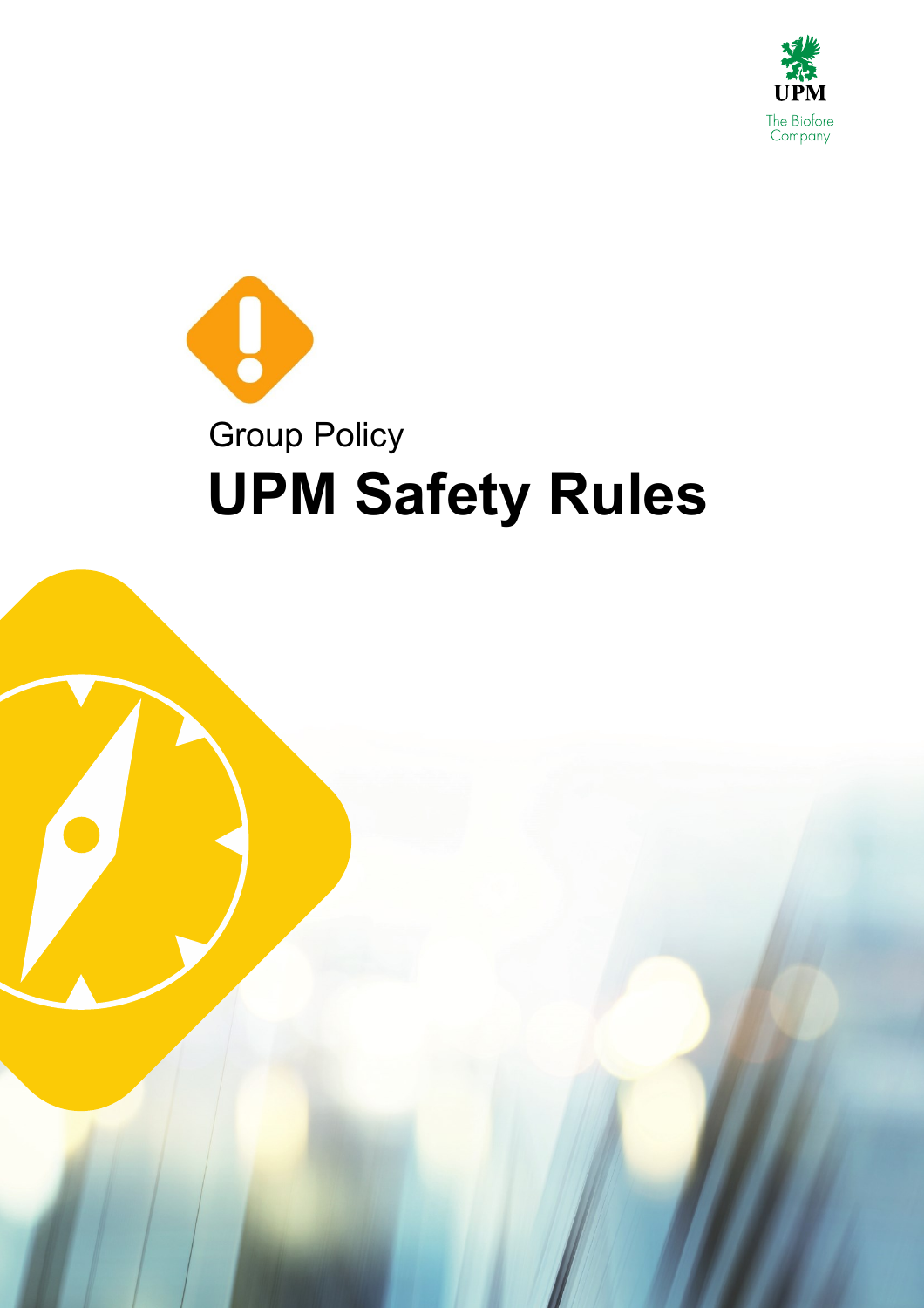

#### **GROUP POLICY UPM SAFETY RULES**

**No.** UPM-GP-230 **Owner** Human Resources **Valid as of** 1.9.2018 **Approved by**  Group Executive Team **Classification** Public

# **UPM Safety Rules**

### **Our goal in UPM is to be the industry leader in health and safety.**

Our clear objective is zero fatal and serious accidents. We strive to reduce and eliminate accidents under our control through continuous improvement and effective risk management.

We comply with international, national and local safety laws, regulations and rules. We do this through the implementation and compliance with the UPM Safety Standards and local procedures. Our culture is always to do more than the minimum required to keep our own people, contractors and visitors safe.

Our occupational health and safety practices are based on the UPM Biofore Company vision and values, Code of Conduct and three specific UPM safety principles.

- 1. **Safety First** safety is fully embedded in our daily activities and is not considered less or secondary than any other interest.
- 2. **Safety Starts With Me** underlines the importance of good safety behaviour and personal commitment to safety. We are all visible role-models in safety and help others to work safely.
- 3. **We Can Prevent All Accidents** we assess and mitigate health and safety risks in our operations by focusing on learning, training and continuous improvement. We take action to address safety hazards when they are noticed or reported.

We set and communicate clear expectations and targets regarding safety on all levels of our organizations. UPM occupational health and safety management systems ensure that we will achieve these objectives. This is reinforced by UPM safety standards, particularly by Roles and responsibilities safety standard, that defines also the line organization's implementation responsibility.

All UPM employees are proud to apply UPM safety rules in a disciplined way. In addition, our business partners and their employees on our sites are required to adopt safe work practices and to comply with the rules and standards we have established ourselves. If a safety violation is noticed we intervene and take required action in a timely manner.

We have an internal OHS Audit program for every UPM BA to monitor and check compliance against the UPM Safety Standards. This highlights good practices as well as any shortfalls or actions needed to meet UPM OHS expectations.

UPM Safety Rules official language is English. In case differences in translations English text will apply.